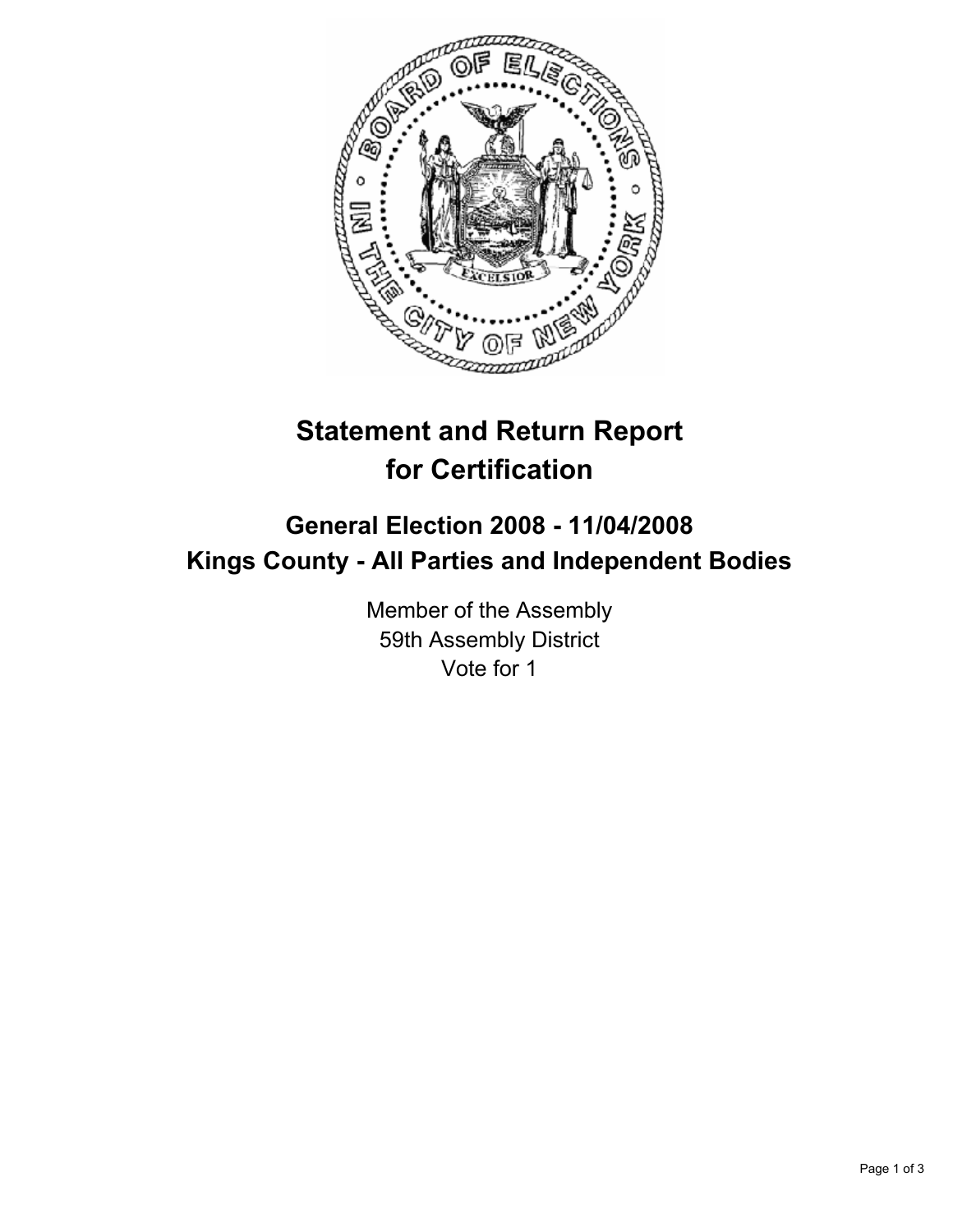

### **Assembly District 59**

| PUBLIC COUNTER                  | 39,353 |
|---------------------------------|--------|
| <b>EMERGENCY</b>                | 488    |
| ABSENTEE/MILITARY               | 922    |
| <b>AFFIDAVIT</b>                | 1,537  |
| <b>Total Ballots</b>            | 42,416 |
| ALAN N MAISEL (DEMOCRATIC)      | 24,659 |
| EDWARD P BRACKEN (CONSERVATIVE) | 1,316  |
| ALICE COOPER (WRITE-IN)         |        |
| J. BORONTE (WRITE-IN)           |        |
| STEWART B MILSTEIN (WRITE-IN)   |        |
| <b>Total Votes</b>              | 25,978 |
| Unrecorded                      | 16,438 |